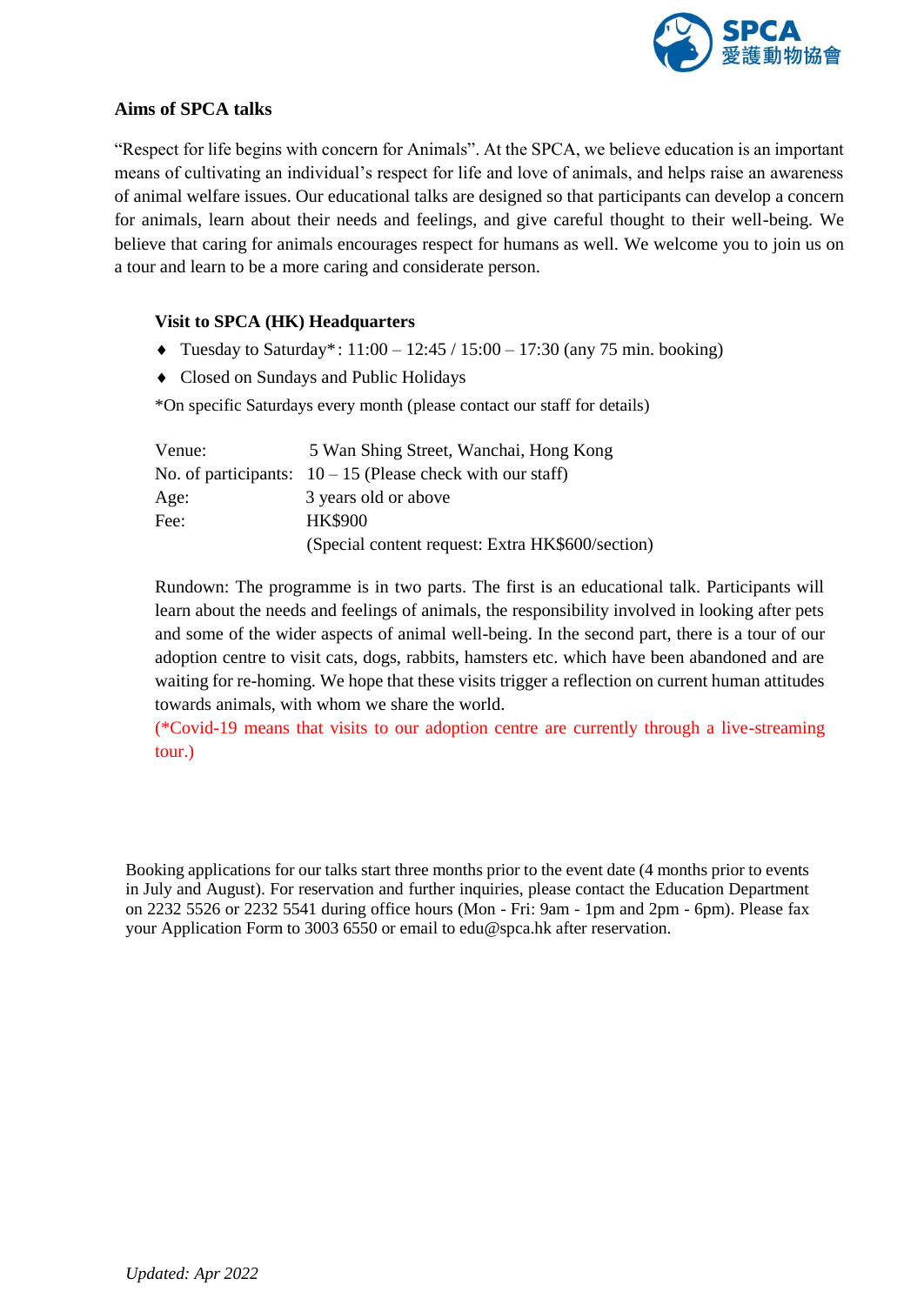

# **APPLICATION FOR IN HOUSE TALK**

#### **Contact Information**

| Name of organisation |         |  |
|----------------------|---------|--|
| Person-in-charge     | Tel no. |  |
| E-mail address       | Fax no. |  |
| Address              |         |  |

#### **\*Details of Talk (Please call 2232 5526 or 2232 5541 for reservation)**

| Visit to Headquarters (\$900) |                   | Medium of   | Cantonese |
|-------------------------------|-------------------|-------------|-----------|
|                               |                   | instruction | English   |
| Date of talk                  |                   | Time        |           |
| No. of participants           | (Including staff: | Age         |           |

#### **\*Payment Method** *Must pay in advance 2 weeks prior to the scheduled talk.*

| Fee                                                                                                                                                                                                                                   | In-house visit<br>\$900 per section $x$ __section(s)                    | Donation<br>\$                  |  |  |  |  |
|---------------------------------------------------------------------------------------------------------------------------------------------------------------------------------------------------------------------------------------|-------------------------------------------------------------------------|---------------------------------|--|--|--|--|
|                                                                                                                                                                                                                                       | Special content request: <b>Extra</b> \$600 per section                 | $Total = $$                     |  |  |  |  |
|                                                                                                                                                                                                                                       | Request for an invoice (will only be issued before the payment is made) |                                 |  |  |  |  |
| Crossed cheque payable to "SPCA (HK)"<br>*Write the organisation name, date of talk and invoice no. (if any) on the back of the cheque.<br>*Send your cheque to:<br>Education Department, SPCA (HK), 5 Wan Shing Street, Wan Chai, HK |                                                                         |                                 |  |  |  |  |
| Credit card (Please debit my credit card account for HK\$                                                                                                                                                                             |                                                                         |                                 |  |  |  |  |
|                                                                                                                                                                                                                                       | <b>VISA</b><br>Master                                                   | AE<br>Diners                    |  |  |  |  |
|                                                                                                                                                                                                                                       | Credit card no.                                                         | Expiry date<br>$\text{(mm/yy)}$ |  |  |  |  |
|                                                                                                                                                                                                                                       | Cardholder's name                                                       |                                 |  |  |  |  |
|                                                                                                                                                                                                                                       | Cardholder's signature                                                  |                                 |  |  |  |  |

Data collected will be used to keep you updated about the latest news of the SPCA's programmes, events and animal welfare work. If you do not wish to receive the information, please  $\checkmark$  the box.  $\Box$ 

#### **Remarks:**

- **1. Please call for reservation before faxing the application form to us (fax no. 3003 6550) or mailing to the address stated above.**
- 2. Once the application is confirmed, the payment *must be settled* two weeks prior to you visit (1 month prior to summer bookings). In cases of financial constraint, organisations may apply for a fee reduction or waiver.
- 3. If the application has already been accepted and the school/organisation cancels the talk for reasons other than weather, an administrative fee of HKD100 will be charged.
- 4. If any changes need to be made to your reservation, please notify us *at least* two weeks prior to your visit.
- 5. If the school/organisation cancels the talk on the day of visit for reasons other than weather, no refund will be made.
- 6. Bad weather and typhoon arrangements: Please follow the Education Bureau guidelines to schools (if applicable). In the event that a talk is cancelled due to bad weather or a typhoon, you may reschedule the talk with the Society (the re-scheduled date should be within the financial year) or ask for a full refund of the fees already paid. \* The SPCA (HK) reserves the rights on final decision and interpretation of above remarks.

### **\*CONFIRMATION NOTICE (FOR OFFICE USE ONLY)**

SPCA (HK) has accepted your application, and hereby confirms the following details with you:

| Date            |                                                                 | Time                |  |
|-----------------|-----------------------------------------------------------------|---------------------|--|
| Venue           | SPCA (HK) Headquarters (5 Wan Shing Street, Wanchai, Hong Kong) |                     |  |
| Age             |                                                                 | No. of participants |  |
| Invoice no.     |                                                                 | Date of application |  |
| Amount received |                                                                 | Receipt no.         |  |